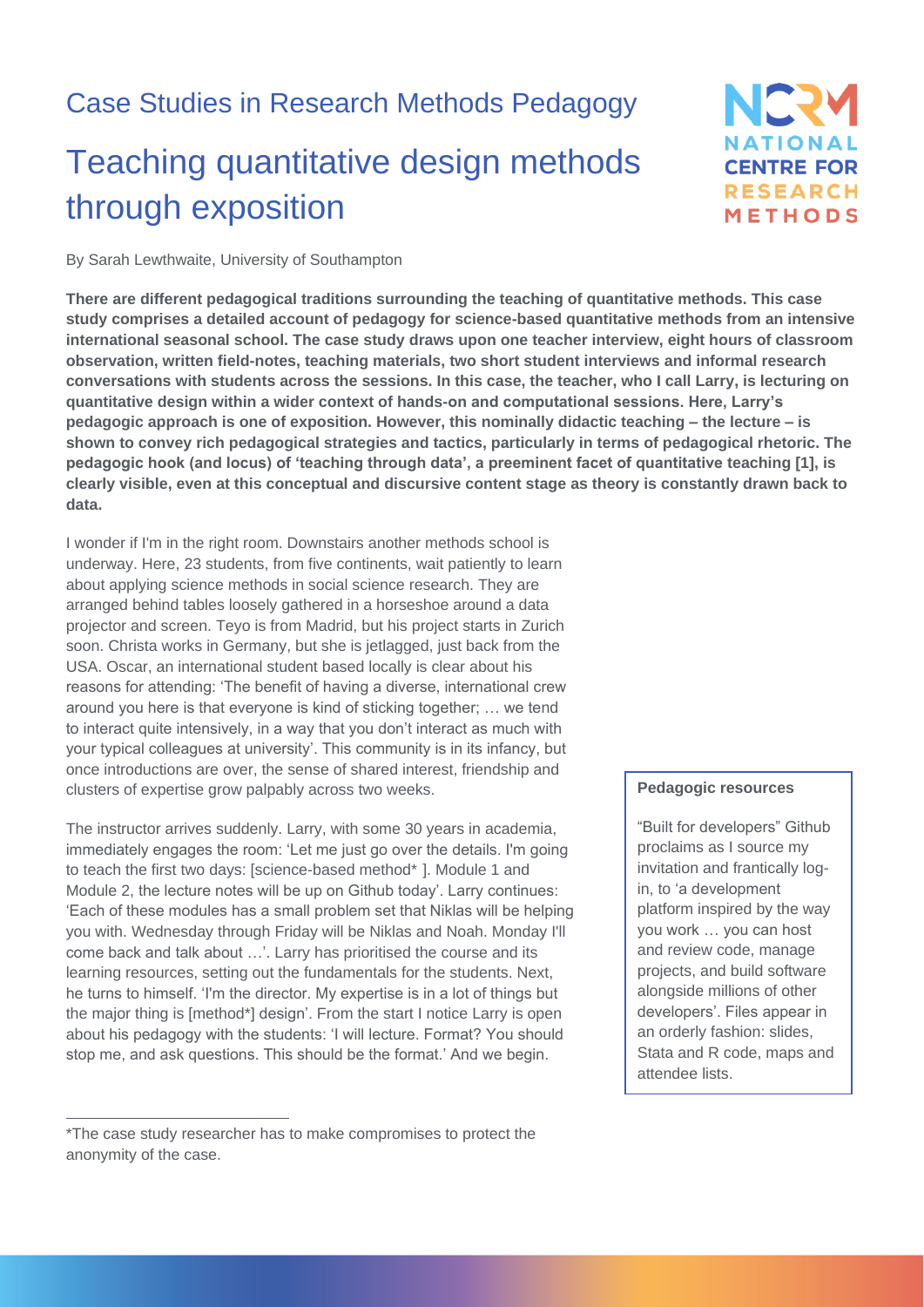Larry's easy style is engaging. 'Have any of you seen this material on …?' He benchmarks the group's understanding, establishes a foundation, and outlines the fundamental need for theoretical grounding and reflections on how to anticipate and interpret results. 'Some of it's a little opaque, abstract, but it's important that you understand it. If anything is unclear so you should stop me...' Having given cues to the difficulty of material he moves to establish the level of the class, back filling on the basics: 'Let's start off with some basic questions - What do we mean by association? What do we mean by causation?'

To demonstrate theory in action, Larry uses contemporary subject matter (Brexit) as the pedagogic hook. He connects the learners to the research using two types of study: (1) Recently published studies and their data sets ensure the discipline is evoked and 'live' research is drawn into the classroom. (2) These are balanced with the classics -those early  $20<sup>th</sup>$  C studies that everyone knows - the origin stories that bind the discipline. Larry deploys each in various ways. Sometimes he leans on the chronology of the study in question, step-by-step from beginning to end. Other times, he introduces a study, cuts away and then loops back – to illustrate a key point, or take the class through an expression of research design principle as it happened, or as it might have happened from a speculative perspective.

#### **Pedagogic starting points**

If Larry has a signature pedagogic strategy, it is that he frequently begins with a formula. From this pedagogic starting point, Larry builds outwards exposing multiple perspectives and routes of enquiry. The structure and rhythm of the class are delineated by these formulae. A pattern becomes familiar:

> Larry: [*holds his hand to projector screen, his fingers touching the equation. Minimal text on a grey background*]. 'Let's think about this formulation.'

Larry: [*Later, on another equation*]: 'So, what is this first line saying?'

Larry: [*Later still*] 'Once we think about subgroups we have a standard formulation, right? What might 'x = x' mean here?'

[He waits. There is silence. The response is slow]

Larry: Go ahead, no, go ahead, no, go ahead! [*laughter*]

Student: [*New male speaker*] Gender?

Larry: It clearly could be gender. [*He waits again, there is a pause*]

Student 2: [*Female voice*] Is it an independent variable?

Larry uses equations. But these don't work for everyone and Larry knows it. In the second session, he clarifies 'You don't have to do all this by hand'. R and other packages can handle the calculations he explains.

#### **Pedagogic strategies**

Larry is clearly thinking about the sequencing of material, moving through the fundamentals and building difficulty. As he works to backfill knowledge for those who need it, he recognises others in the group who are already au-fait with this material, 'I hope this won't be too repetitive', 'You can correct me'.

#### **Pedagogic tactics**

Larry deploys a rich repertoire of in-class tactics as each algebraic expression is clothed in research from a pool of research studies and data sets, following a kind of narrative, if in a very scientific mode. As Larry gestures to different parts of the equation, there are nods of understanding from the floor.

In each case, simple open questions lead to deeper exposition, for example, applying a particular logic in an applied scenario, discussing how an approach or research question can be worked in different directions, identifying limits and so forth.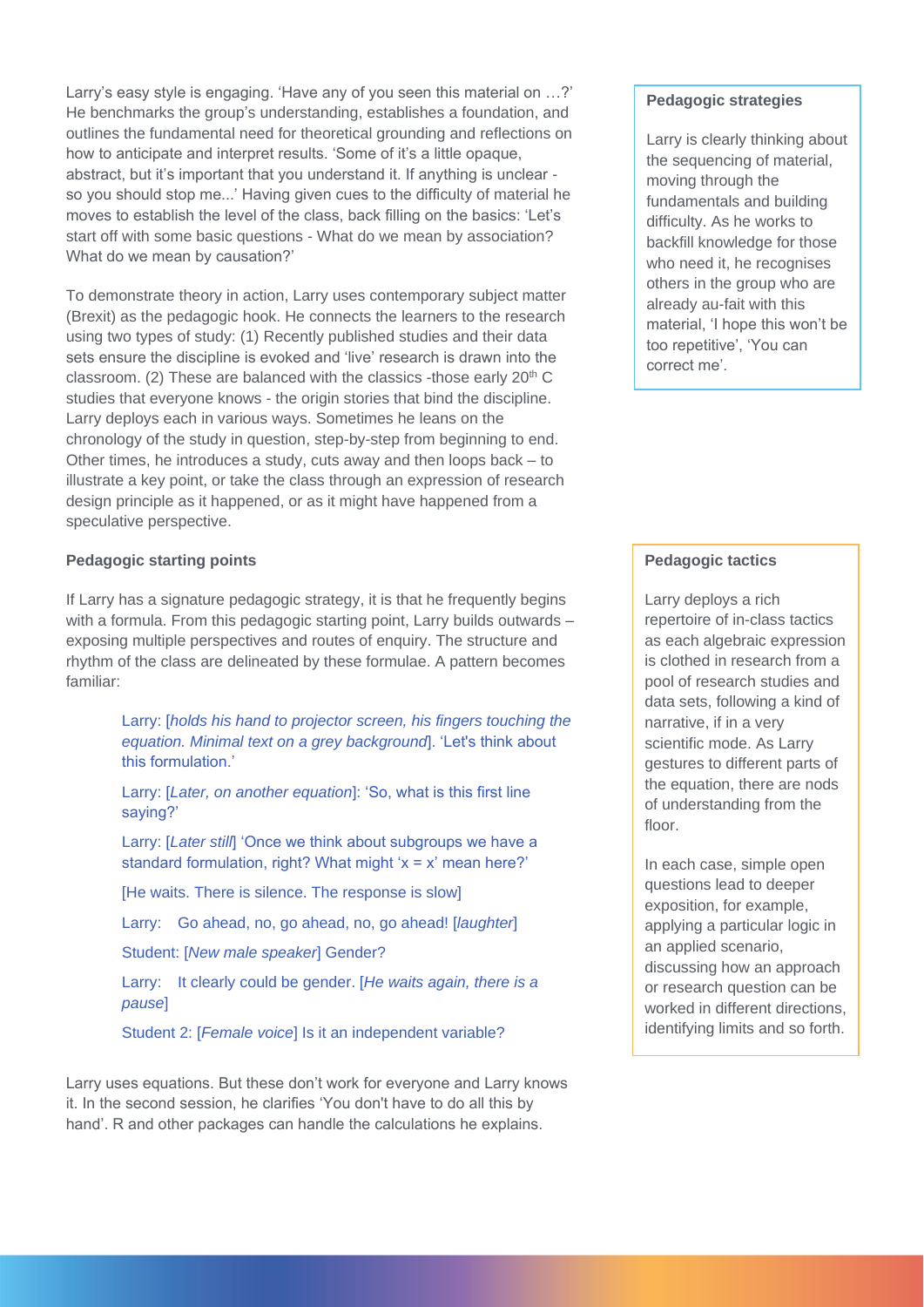Then, giving another example of his explicit pedagogy he states, 'I like to walk people through this so you can understand the intuition behind it. I think this is the way you need to think about the P values – it's important to think about how you get to this point.' My ears prick up at the word intuition. Later in the same session, Larry questions his group: 'What are the permutations, right? What percentage of the actual permutations does this [require] being a chance event? Does this make sense? So this is the intuition behind what I've just shown you'. I note down 'intuition'.

I'm keen to understand the extent to which the word 'intuition' has been invested with pedagogical thinking and take this up with Larry at interview the following day.

- I: You used the word 'intuition' several times when you were talking to students, I think about 'developing an intuition' … I was wondering if you could talk a little more about why you use that term 'intuition'?
- L: Well, that's a good question. I think the idea of these courses is sort of you present this technical material to them [learners], and I want them to understand that, you know, there are all these rules and technical things they need to learn, but that really they need to develop a familiarity with the whole exercise, with … the whole endeavour. And then that once they develop that familiarity … then they will develop an intuition for what's going on, right? And they'll be able to see a problem and have an intuition for how to think about, you know, the treatment or the right treatment. So I think I'm pushing them in that direction… Ultimately the idea is to get them in this comfort zone where they can sort of look at something and be comfortable and self-assured about saying 'Oh yeah, it's this x and this y', right? That's the idea.

Amongst the learners, this approach resonates strongly with Oscar. Later in the cafeteria, he gives his reasons for being here: 'when it comes down to the finer details, it's better to learn from [active researchers]'.

Back in class, the students are making notes - some with pen and paper. Others listen attentively. Next to me a student has the slides open on his MacBook. I increasingly notice Larry's pedagogic use of language as a deft and rich expression of his approach, tactically scaffolding knowledge across different criteria to expose the expertise that constitutes his methodological 'intuition'. He demonstrates generic pedagogic techniques: His body is open to the class, he is questioning and moving. He also demonstrates techniques targeted to his subject and students in context, showing his pedagogic content knowledge<sup>4</sup>: He is drawing out -What *this says,* what it doesn't; what can be controlled, what cannot; where arguments can be made, where limits are encountered, what is important to understand. He looks across faces around the room, turning his head, scanning. 'Right?' His hands measure and space words, underscoring his key terms. 'OK'?

#### **Pedagogic approach**

Frequently, methods teachers do not come from educational disciplines, and may lack the pedagogic vocabulary traditionally associated with pedagogical development<sup>3</sup>. However, here and elsewhere we see demonstrated a highly nuanced approach to teaching in which disciplinary language (such as 'intuition' for the logic of the method) becomes pedagogically invested, and is then used in ways that can be understood locally within that methodological, learning community.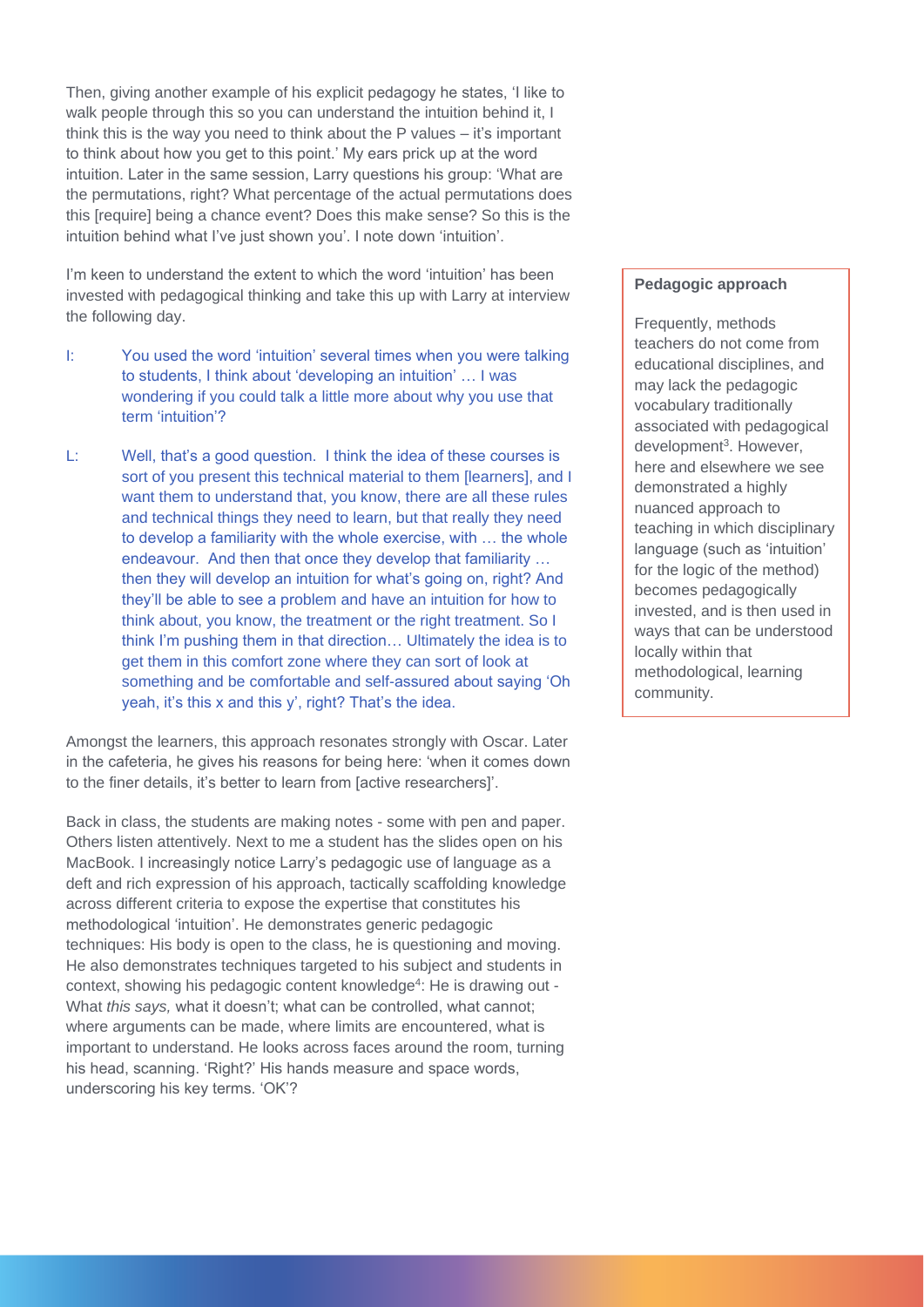The language is technical - but very specific. 'It's very important to understand that basic point'. Difficulty and confounding factors are highlighted: 'It's very difficult to identify...'. Larry uses specifying language to suggest overall trends that allow confidence in the methods chosen: 'With very few exceptions...' He gestures to the influence of different international contexts: 'in development contexts …' Perhaps most importantly (across all these indices), Larry is explicitly modelling ways of thinking: 'You can think about [X] by [doing Y]', 'This is a good way to think about the research design ...'. He is demonstrating ways of thinking, to show how he ascribes value as an active researcher and teacher, modelling where reflection and attention should be place: 'We'll talk about … because I think that it's a good way to think about [research] design ...' Larry also models critical thinking and reflexivity, 'You must always ask yourself ...'.

As he promised, Larry receives questions warmly, 'Good question. Good question'. And he gives straight answers frequently, 'Yes, you could … No! But you should … No, not quite ...' He gives time to different studentsupplied scenarios and concerns. I notice Larry is always ready to seize on lack of clarity, to recap. He reads the room - the knitted brows on front row. Madeline leans forward, chewing the end of her pen, frowning behind her glasses. Two Dutch students, are whispering, their eyes glued to the board. These eddies in the flow of the class are vital. Students question spontaneously, and bring pre-prepared questions. These are strong motives for taking the course as I discover in conversation with Alana. When we talk, she says 'Prior to this course, I had some questions in my mind that were not resolved just by reading articles, so I hoped I could get some answers'.

At the end of the day, Larry rounds off the first class. 'OK, 4 o'clock. Do you have any questions? Have I totally confused you? Do you know what is going on? Tomorrow, I'll give you a couple of examples to give you a better intuition … then it'll be crystal clear.'

#### **Pedagogic strategies**

Larry's talk is building that advanced statistical knowledge using established, familiar verbal (and algebraic) building blocks. Threshold concepts [2] - those points of understanding that must be gained before a learner can transition into further knowledge - are outlined on the way to more advanced and complex material,

#### **Learning strategies**

While there are no 'tasks' to speak of, beyond active listening, Larry's teaching approaches, strategies and tactics are matched by some student strategies that gravitate around the anticipation, or experience of the particular challenges of the method. Even in this seemingly didactic setting, knowledge is not transmitted, it is modelled, scaffolded and negotiated, actively in a shared endeavour.

### References

- 1. Kilburn, D., Wiles, R. & Nind, M. 2014. Learning as researchers and teachers: The development of a pedagogical culture for social science research methods? *British Journal of Educational Studies,* 62, 191-207.
- 2. Meyer, J.H.F. & Land, R. 2003. Threshold Concepts and Troublesome Knowledge: Linkages to Thinking and Practice within the Disciplines. ETL Project. Occasional Report 4 <http://www.etl.tla.ed.ac.uk/docs/ETLreport4.pdf>
- 3. Nind, M. & Lewthwaite, S. 2018. Methods that teach: developing pedagogic research methods, developing pedagogy. *International Journal of Research and Method in Education*, 41(4), 398-410.
- 4. Nind, M. (2020) A new application for the concept of pedagogical content knowledge: teaching advanced social science research methods, Oxford Review of Education, 46:2, 185-201.

This case study is part of a series produced from the Pedagogy of Methodological Learning study. Look out for them on the NCRM website. We also appreciate feedback to inform future work.